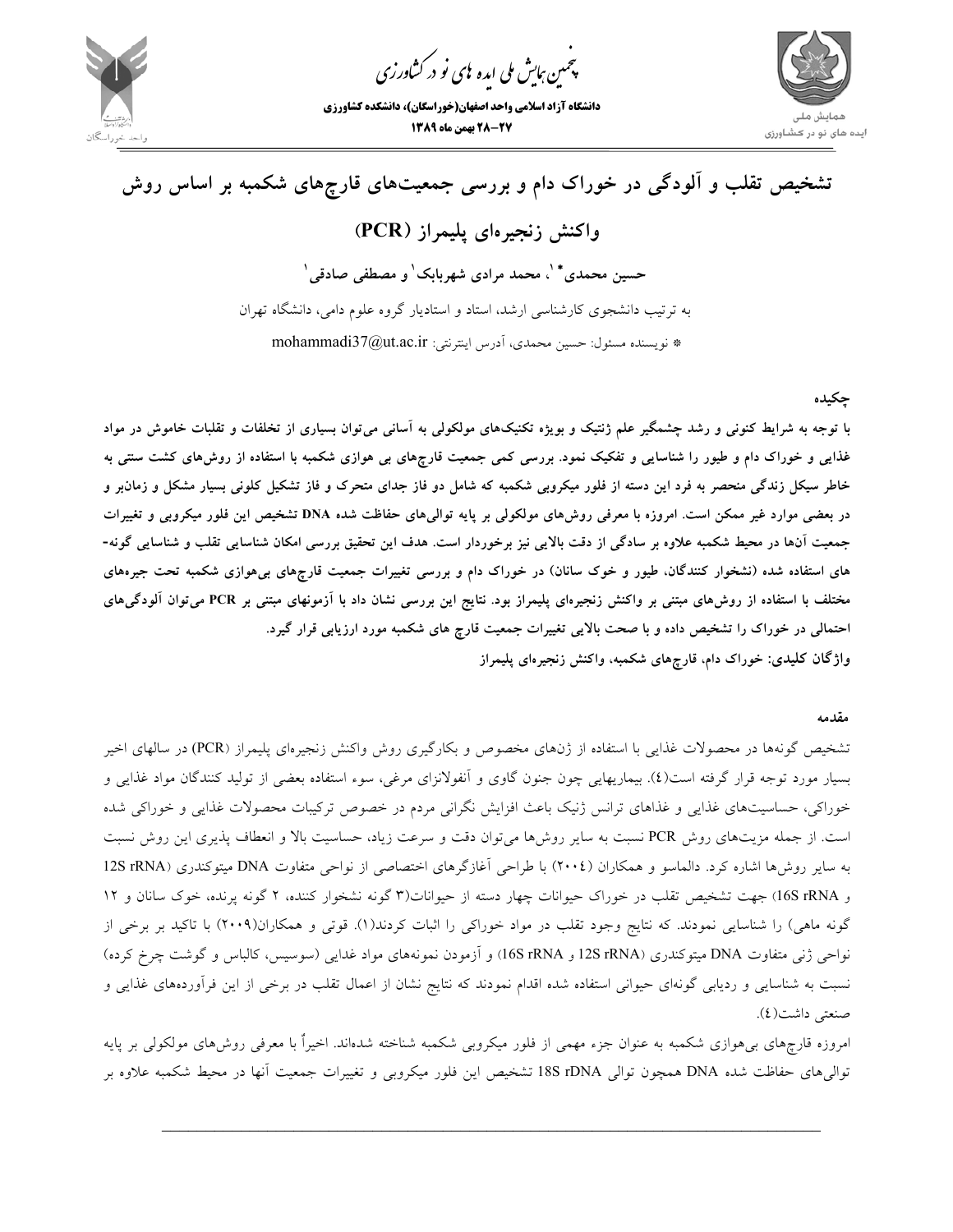

.<br>چمین *جایش ملی* ایده <sup>ب</sup>ای نو در کشاورزی ൕह



سادگي از دقت بالايي نيز برخوردار ميباشند. يك روش در زمينه بررسي كمي فلور ميكروبي روش PCR رقابتي است. اين روش علاوه بر دقت بالا به دليل استفاده از PCR و به لحاظ تجهيزات نسبت به روشهاي استفاده از نشانگر و روش PCR Time-Real از هزينه كمتري برخوردار است(3). اساس اين روش تكثير همزمان دو قطعه DNA با اندازههاي مختلف به لحاظ جفت باز و آغازگرهاي يكسان، در يك واكنش PCR ميباشد. چنانچه اين دو قطعه در يك واكنش PCR به عنوان الگوهاي تكثير قرار بگيرند، براساس غلظتهاي اوليهشان بر سر محتوي واكنش PCR رقابت كرده و ميتوان از روي نسبت شدت باندهاي محصولات PCR اين دو قطعه بر روي ژل آگارز، غلظت اوليه DNA هدف را به طور نسبي مورد ارزيابي قرار داد(5). هدف از اين مطالعه، ١- تحقيق جهت توسعه و بهينه نمودن Multiplex PCR از نواحي ژني 12S rRNA و 16S rRNA براي تشخيص اختصاصي نشخوار كنندگان، طيور و خوك سانان در پودرماهي جهت تشخيص تقلب در پودر ماهي.

-2 امكان استفاده از روش PCR رقابتي جهت تعيين تغييرات جمعيت قارچهاي بيهوازي تحت جيرههاي حاوي كنجاله سويا و كنجاله كلزا بود.

## **مواد و روشها**

-1 استخراج DNA از نمونهها به روش گوانيدين تيوسيانات- سيليكاژل صورت گرفت. واكنش زنجيرهاي پليمراز به صورت Multiplex با استفاده از آغازگرهاي اختصاصي(1) نشخوار كنندگان، طيور و خوك سانان انجام گرفت.

**جدول -1 توالي آغازگرهاي اختصاصي گونه** 

| آغازگر ها | گونه های تشخیصی  | توالی آغازگرها                                                          | نواحی ژنومی       | قطعات تولیدی(bp) |
|-----------|------------------|-------------------------------------------------------------------------|-------------------|------------------|
| Ruminant  | گاو، گوسفند و بز | 5' GAA AGG ACA AGA GAA ATA AGG 3'<br>5' TAG GCC CTT TTC TAG GGC A 3'    | 16S rRNA          | ١٠٤              |
| Poultry   | مرغ و بوقلمون    | 5' TGA GAA CTA CGA GCA CAA AC3'<br>5' GGG CTA TTG AGC TCA CTG TT 3'     | 12S rRNA          | ۱۸۳              |
| pork      | خو ک             | 5' CTA CAT AAG AAT ATC CAC CACA 3'<br>5' ACA TTG TGG GAT CTT CTA GGT 3' | 12S rRNA-tRNA Val | ۲۹۰              |

**-2** استخراج DNA از نمونههاي مايع شكمبه به روش گوانيدين تيوسيانات-سيليكاژل صورت گرفت. از يك جفت آغازگر اختصاصي (GAF (كه در جدول 2 مشاهده ميشود استفاده شد(2). به منظور سنتز قطعه كنترل استاندارد از يك جفت آغازگر به صورت overhang كه داراي توالي آغازگر GAF در دو انتهاي خودش بود استفاده گرديد(جدول 2). اين قطعه را از توالي DNA فاژ لامبدا تكثير شد و به عنوان رقابتگر در واكنش PCR رقابتي مورد استفاده قرار گرفت. **جدول -2 آغازگرهاي مورد استفاده به منظور انجام واكنش PCR** 

|                                                                                                                                                                    | گونه قارچي    |
|--------------------------------------------------------------------------------------------------------------------------------------------------------------------|---------------|
| GAF1:5'-GAG GAA GTA AAA GTC GTA ACA AGG TTT C-3'<br>GAF2:5'-CAA ATT CAC AAA GGG TAGG ATG ATT T-3'                                                                  | قارچ بي هوازي |
| LaGAF1:5'- gag gaa gta aaa gtc gta aca agg ttt c GAA GTT CGC AGA ATC GTA TGT G-3'<br>LaGAF2:5'- caa att cac aaa ggg tag gat gat tt .GCT GTG GAC ATA GTT AAT CCG-3' | فاژ لامىدا    |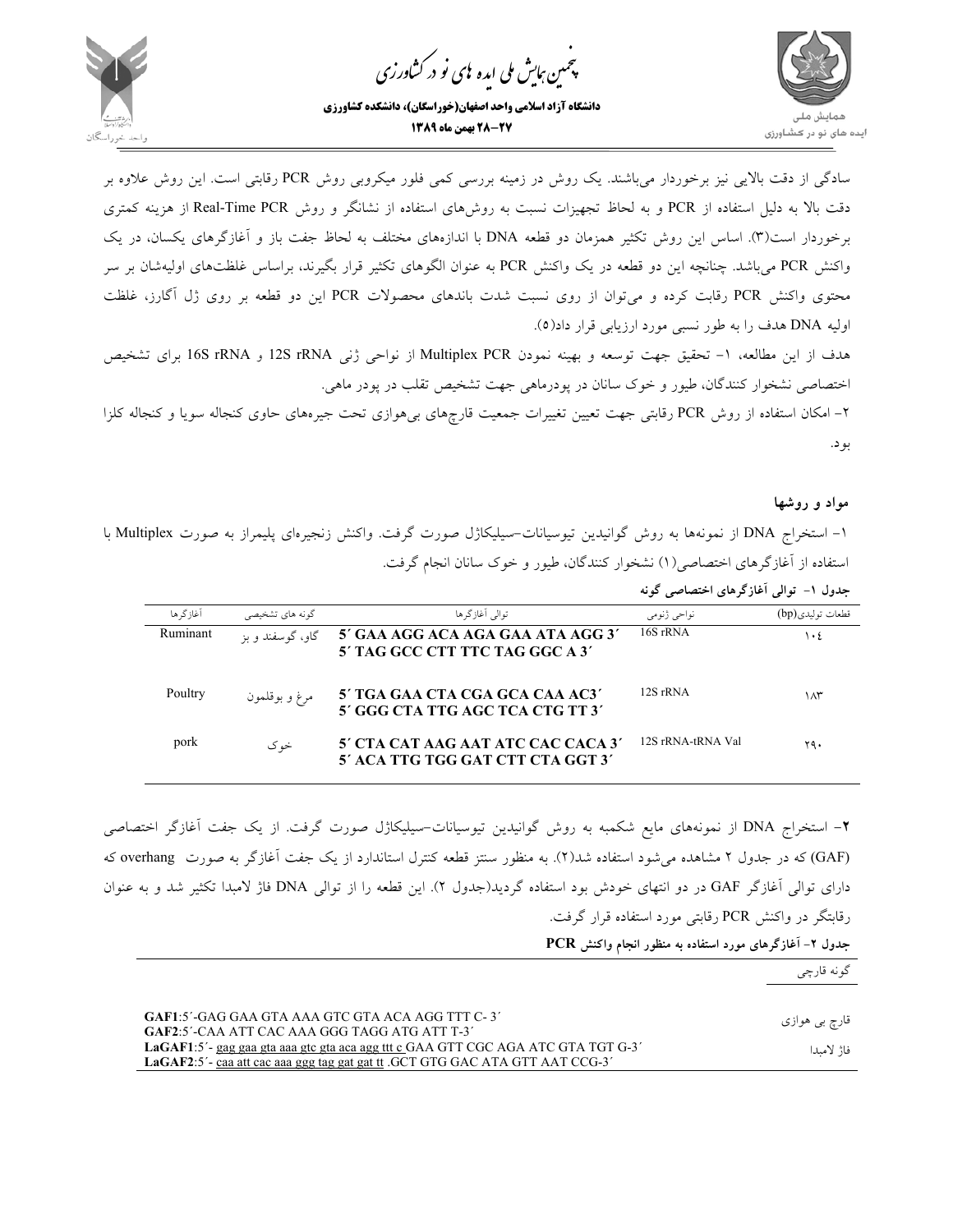





**نتايج و بحث**

-1 الكتروفورز ژل آگارز محصولات PCR در شكل 1 نشان داده شده است. نتايج نشان دادند كه نمونه هاي پودر ماهي جمع آوري شده هيچگونه آلودگي به بقاياي بافتي خوك سانان نداشتند. اما 75 درصد نمونههاي جمعآوري شده آلودگي به بقاياي بافتي نشخواركنندگان و 55 درصد آلودگي بقاياي بافتي طيور را نشان دادند. همچنين آلودگي مشترك بقاياي بافتي نشخواركنندگان و طيور در پودر ماهي 45 درصد برآورد شد.



شكل-1 الكتروفورز محصولات PCR Multiplex. شماره <sup>1</sup> ( DNA گاو)، شماره <sup>2</sup> ( DNA مرغ)، شماره <sup>3</sup> ( DNA خوك)، <sup>100</sup>**<sup>M</sup>** ماركر، **<sup>C</sup>**، كنترل منفي، شماره -4 16(نمونه هاي پودر ماهي).

-2 با استفاده از آغازگرهاي اختصاصي قطعه مورد انتظار با طول 110 جفت باز از ژنوم قارچهاي بيهوازي شكمبه (2) و قطعه كنترل استاندارد با اندازه 191 جفت باز بدست آمد(شكل 2). از شدت نسبي باندهاي قطعه الگو و كنترل استاندارد به منظور بررسي كمي جمعيت قارچهاي بي هوازي شكمبه تحت جيرههاي مختلف استفاده گرديد. نتايج اين مطالعه نشان داد جمعيت قارچهاي بيهوازي شكمبه تغييرات معنيداري در اثر جايگزيني نشان ندادند.



**شكل**-2 محصولات حاصل از PCR توالي rDNA S18 قارچهاي بيهوازي شكمبه(قطعه <sup>110</sup>جفت بازي) <sup>و</sup> توالي فاژ لامبدا (191 جفت بازي)

**نتيجهگيري كلي**  نتايج حاصله نشان دهنده ضرورت آزمون هاي مبتني بر PCR در استاندارد ملي براي افزايش كيفيت خوراك دام و طيور است و همچنين با توجه به سادگي و صحت بالاي روش PCR رقابتي ميتوان به آساني از آن در تعيين جمعيت قارچهاي بيهوازي شكمبه استفاده نمود.

**منابع:**

1. Dalmasso A, Fontanella E, Piatti P, Civera T, Rosati S, Bottero M, 2004. A multiplex PCR assay for the identification of animal species in feedstuffs. Molecular Cellular Probes, 18: 81-87.